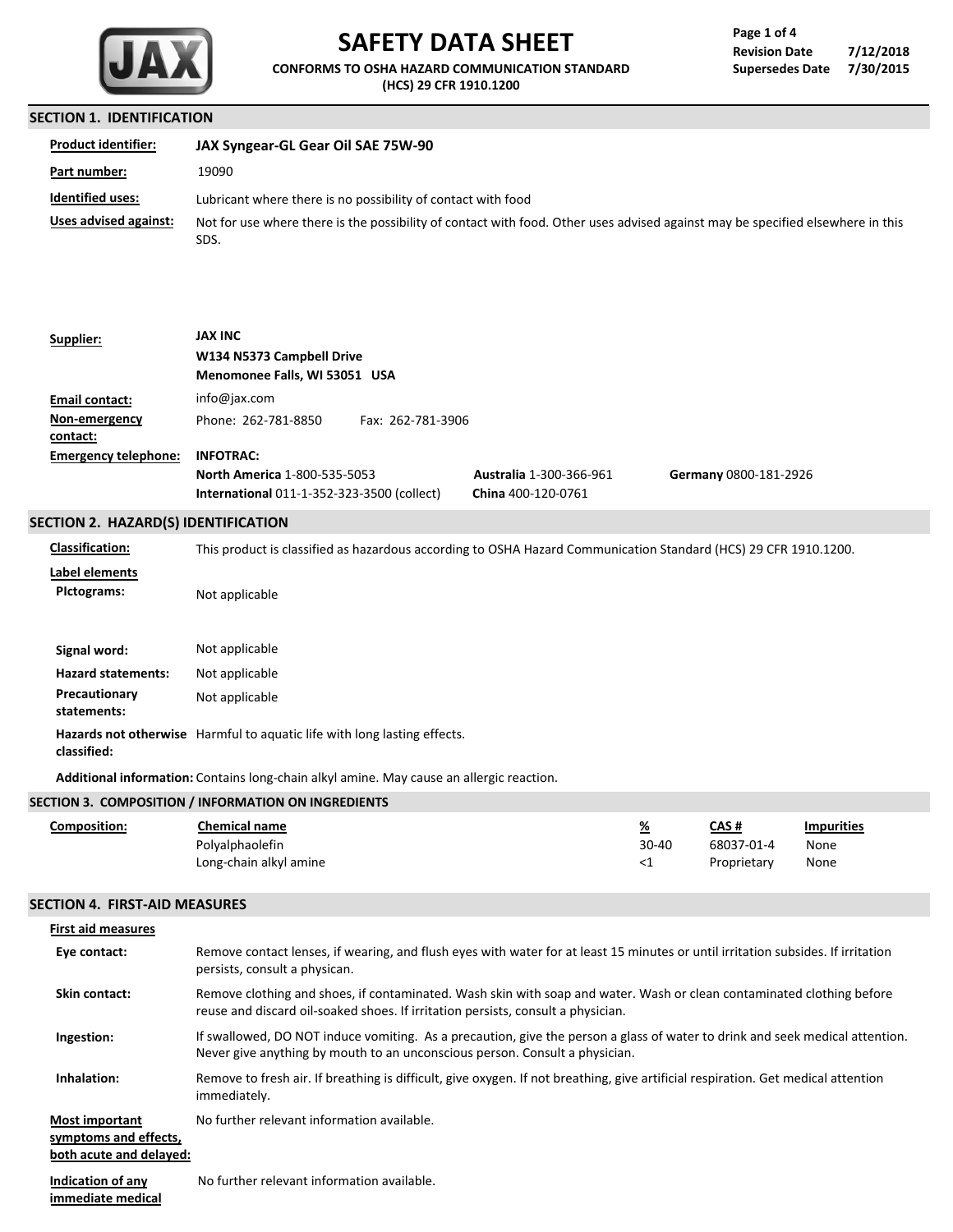| attention and special<br>treatment available: |                                            |  |
|-----------------------------------------------|--------------------------------------------|--|
| <b>General information:</b>                   | No further relevant information available. |  |
| <b>SECTION 5. FIRE-FIGHTING MEASURES</b>      |                                            |  |

| Suitable extinguishing<br>media:          | Extinguishing media include dry chemical, alcohol foam, and carbon dioxide. Do not use direct stream of water. Water may be<br>used to keep fire-exposed containers cool. |
|-------------------------------------------|---------------------------------------------------------------------------------------------------------------------------------------------------------------------------|
| <b>Unsuitable</b><br>extinguishing media: | Do not use direct stream of water.                                                                                                                                        |
| <b>Specific hazards:</b>                  | Pressure build-up due to heat exposure may cause containers to rupture. Use water spray to keep containers cool.                                                          |
| <b>Advice for firefighters:</b>           | Firefighters should wear full protective gear, including helmet. Use supplied-air breathing equipment for enclosed or confined<br>space or as otherwise needed.           |

# **SECTION 6. ACCIDENTAL RELEASE MEASURES**

| <b>Personal precautions,</b><br>protective equipment<br>and emergency<br>procedures: | In the event of a spill or accidental release, notify relevant authorities in accordance with all applicable regulations. Keep<br>away from ignition sources. Wear protective equipment. Keep unprotected persons away.                                                                                                                                                                                                                                                                                                                                         |
|--------------------------------------------------------------------------------------|-----------------------------------------------------------------------------------------------------------------------------------------------------------------------------------------------------------------------------------------------------------------------------------------------------------------------------------------------------------------------------------------------------------------------------------------------------------------------------------------------------------------------------------------------------------------|
| Environmental<br>precautions:                                                        | Prevent entry into sewers, waterways or confined areas by diking or impounding. Dike far ahead of spill for later recovery and<br>disposal. Advise authorities if the product has entered or may enter sewers, watercourses, or extensive land areas.                                                                                                                                                                                                                                                                                                           |
| <b>Methods for</b><br>containment and<br>cleaning up                                 | Land spill: Stop leak if you can do so without risk. Recover free product using non-sparking tools. Add sand, earth, or other<br>suitable absorbent material to the spill area. Recover by pumping or with suitable absorbents. Dispose of in accordance with<br>national and/or local regulations relating to waste disposal.<br>Water spill: Stop leak if you can do so without risk. Confine the spill immediately with booms. Remove from the surface by<br>skimming or with suitable absorbents. Seek the advice of a specialist before using dispersants. |
| ECTION 7<br><b>UANDUNG AND CTODACE</b>                                               |                                                                                                                                                                                                                                                                                                                                                                                                                                                                                                                                                                 |

#### **SECTION 7. HANDLING AND STORAGE**

**pH:**

| <b>Precautions for safe</b><br>handling: | Keep away from heat and direct sunlight. Ensure good ventilation/exhaustion at the workplace.                                      |
|------------------------------------------|------------------------------------------------------------------------------------------------------------------------------------|
| <b>Conditions for safe</b>               | Store in a cool, dry place in tightly sealed containers. Store out of direct sunlight. Do not store near heat, sparks, open flame, |
| storage, including any                   | pilot lights, static electricity, or other sources of ignition. Do not store where temperature may exceed 49°C (120°F). Store      |
| incompatibilities:                       | away from oxidizing agents. Rotate stock.                                                                                          |

# **SECTION 8. EXPOSURE CONTROLS / PERSONAL PROTECTION**

Not available

| Workplace exposure                                                                                                                                                                                                                                                                                                                                                                      | <b>Chemical name</b>                                                                                                                                                                                                  | <b>Exposure limit and source</b> |               |
|-----------------------------------------------------------------------------------------------------------------------------------------------------------------------------------------------------------------------------------------------------------------------------------------------------------------------------------------------------------------------------------------|-----------------------------------------------------------------------------------------------------------------------------------------------------------------------------------------------------------------------|----------------------------------|---------------|
| limits:                                                                                                                                                                                                                                                                                                                                                                                 | Polyalphaolefin                                                                                                                                                                                                       | 5 mg/m <sup>3</sup> (mist), OSHA |               |
|                                                                                                                                                                                                                                                                                                                                                                                         | Long-chain alkyl amine                                                                                                                                                                                                | Not available                    |               |
| <b>Exposure controls</b>                                                                                                                                                                                                                                                                                                                                                                |                                                                                                                                                                                                                       |                                  |               |
| <b>Engineering controls:</b>                                                                                                                                                                                                                                                                                                                                                            | Provide exhaust ventilation or other engineering controls to keep the airborne concentration of vapors below their respective<br>occupational exposure limits.                                                        |                                  |               |
| <b>Ventilation:</b>                                                                                                                                                                                                                                                                                                                                                                     | Use in a well-ventilated area. See Engineering Controls.                                                                                                                                                              |                                  |               |
| Personal hygiene:                                                                                                                                                                                                                                                                                                                                                                       | Wash skin thoroughly after contact, before breaks and meals and at the end of the work period. Product is readily removed<br>from skin by waterless hand cleaners followed by washing thoroughly with soap and water. |                                  |               |
| Eye protection:                                                                                                                                                                                                                                                                                                                                                                         | Chemical splash goggles or face shield in compliance with OSHA regulations are advised when eye contact may occur.                                                                                                    |                                  |               |
| Hand protection:                                                                                                                                                                                                                                                                                                                                                                        | Any lined non-permeable rubber gloves.                                                                                                                                                                                |                                  |               |
| Respiratory protection: Use with adequate ventilation. Respiratory protective equipment is not normally required where there is adequate natural or<br>local exhaust ventilation to control exposure. In case of insufficient ventilation, wear suitable respiratory equipment. A<br>NIOSH/MSHA-approved air-supplied respirator is advised in absence of proper environmental control. |                                                                                                                                                                                                                       |                                  |               |
|                                                                                                                                                                                                                                                                                                                                                                                         | SECTION 9.  PHYSICAL AND CHEMICAL PROPERTIES                                                                                                                                                                          |                                  |               |
| Appearance / odor:                                                                                                                                                                                                                                                                                                                                                                      | Red colored lube oil with slight sulfur odor                                                                                                                                                                          | <b>Upper flammability limit:</b> | Not available |
|                                                                                                                                                                                                                                                                                                                                                                                         |                                                                                                                                                                                                                       | Lower flammability limit:        | Not available |
| <b>Physical state:</b>                                                                                                                                                                                                                                                                                                                                                                  | Liquid                                                                                                                                                                                                                | Vapor pressure:                  | Nil           |
| <b>Odor threshold:</b>                                                                                                                                                                                                                                                                                                                                                                  | Not available                                                                                                                                                                                                         | Vapor density:                   | .             |

Not available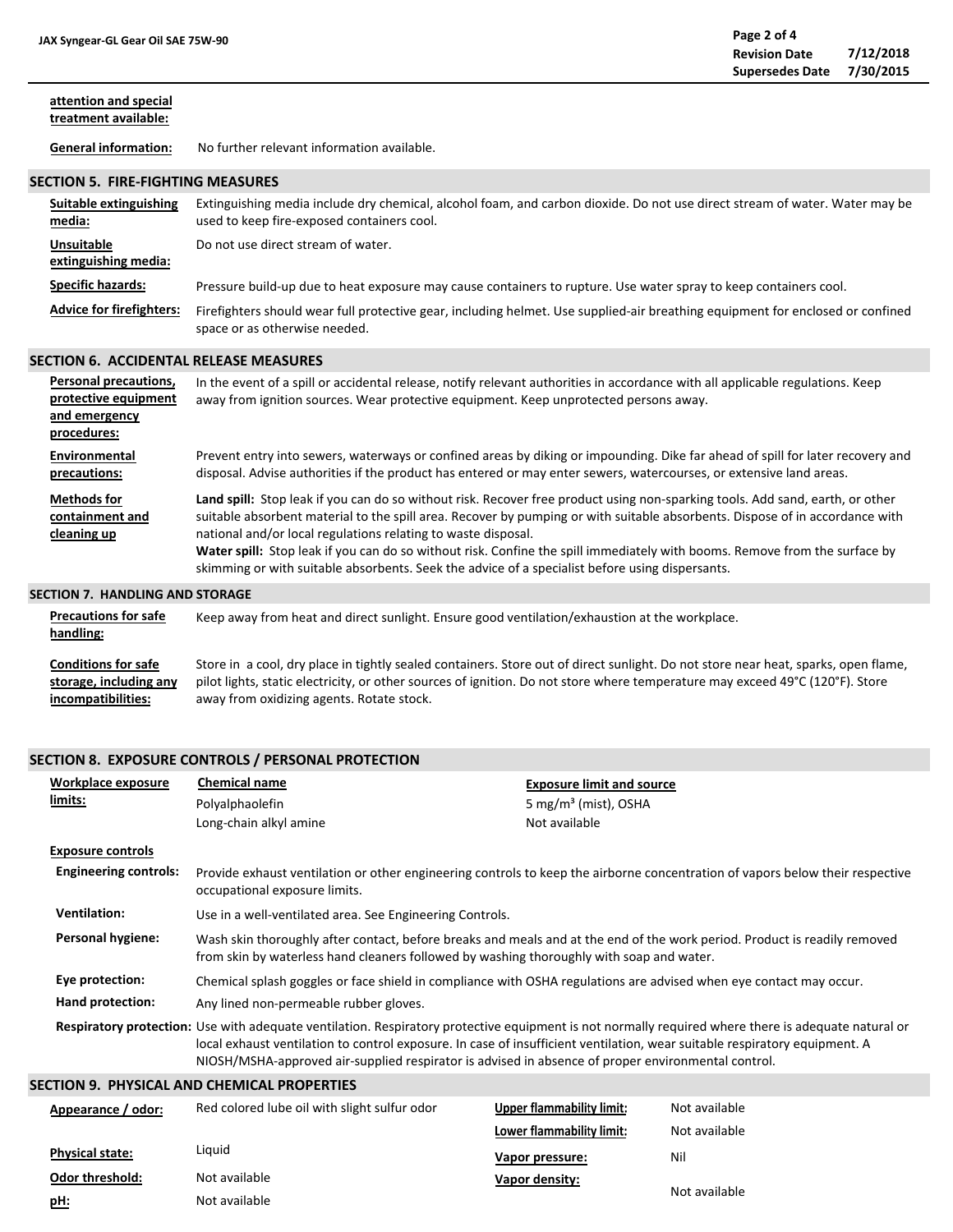**Page 3 of 4 Revision Date 7/12/2018 Supersedes Date 7/30/2015**  $\overline{a}$ 

| <b>Melting / freezing point:</b> Not available<br>Initial boiling point | Not available            | <b>Relative density:</b>                           | 0.91 (typical) |
|-------------------------------------------------------------------------|--------------------------|----------------------------------------------------|----------------|
| and boiling range:                                                      |                          | Solubility in water:                               | Nil            |
| Flash point:                                                            | 392°F (200°C), ASTM D 92 | <b>Partition coefficient</b><br>(n-octanol/water): | Not available  |
| <b>Evaporation rate:</b>                                                | Nil                      | <b>Autoignition temperature:</b>                   | Not available  |
| Flammability (solid, gas):                                              | Not applicable           | Decomposition temperature: Not available           |                |
|                                                                         |                          | Viscosity:                                         | Not available  |

#### **SECTION 10. STABILITY AND REACTIVITY**

| Reactivity:                                    | Not reactive under normal conditions.                                                                                                                   |
|------------------------------------------------|---------------------------------------------------------------------------------------------------------------------------------------------------------|
| <b>Chemical stability:</b>                     | Stable under recommended conditions.                                                                                                                    |
| Possibility of<br>hazardous reactions:         | Hazardous reactions are not expected to occur.                                                                                                          |
| <b>Conditions and</b><br>materials to avoid:   | Avoid heat, sparks, open flames and oxidizing materials.                                                                                                |
| <b>Hazardous</b><br>decomposition<br>products: | Carbon monoxide, carbon dioxide, oxides of nitrogen, oxides of sulfur, phosphates, smoke and irritating vapors as products of<br>incomplete combustion. |

# **SECTION 11. TOXICOLOGICAL INFORMATION**

### **Information on likely routes of exposure**

| Eye contact:                              | No known significant effects or critical hazards.                                                                                          |                                |                                |  |  |  |  |  |
|-------------------------------------------|--------------------------------------------------------------------------------------------------------------------------------------------|--------------------------------|--------------------------------|--|--|--|--|--|
| Skin contact:                             | No known significant effects or critical hazards.                                                                                          |                                |                                |  |  |  |  |  |
| Inhalation:                               | No known significant effects or critical hazards.                                                                                          |                                |                                |  |  |  |  |  |
| Ingestion:                                | No known significant effects or critical hazards.                                                                                          |                                |                                |  |  |  |  |  |
| Component                                 | <b>Components</b>                                                                                                                          | $LD_{50}$                      | $LC_{50}$                      |  |  |  |  |  |
| information:                              | Polyalphaolefin                                                                                                                            | >5000 mg/kg (oral, rat)        | >5.2 mg/l/4h (inhalation, rat) |  |  |  |  |  |
|                                           | Long-chain alkyl amine                                                                                                                     | 612 mg/kg (oral, rat)          | Not available                  |  |  |  |  |  |
|                                           | Information on physical, chemical and toxicological effects                                                                                |                                |                                |  |  |  |  |  |
| Symptoms:                                 | See Section 4 of this SDS for symptoms.                                                                                                    |                                |                                |  |  |  |  |  |
|                                           | Delayed and immediate effects, and chronic effects, from short and long-terms exposure                                                     |                                |                                |  |  |  |  |  |
| <b>Effects:</b>                           | No further relevant information available.                                                                                                 |                                |                                |  |  |  |  |  |
| Carcinogenicity:                          | No component of this product present at levels greater than or equal to 0.1% is identified as a known or anticipated<br>carcinogen by NTP. |                                |                                |  |  |  |  |  |
| <b>Numerical measures of</b><br>toxicity: | Not determined                                                                                                                             |                                |                                |  |  |  |  |  |
| SECTION 12. ECOLOGICAL INFORMATION        |                                                                                                                                            |                                |                                |  |  |  |  |  |
| <b>Ecotoxicity:</b>                       | Harmful to aquatic life with long lasting effects.                                                                                         |                                |                                |  |  |  |  |  |
| Component                                 | <b>Components</b>                                                                                                                          | $L(E)C_{50}$                   |                                |  |  |  |  |  |
| information:                              | Polyalphaolefin                                                                                                                            | >1000 mg/l/48h (Daphnia magna) |                                |  |  |  |  |  |
|                                           | Long-chain alkyl amine                                                                                                                     | Not available                  |                                |  |  |  |  |  |
| Persistence and<br>degradability:         | Not determined                                                                                                                             |                                |                                |  |  |  |  |  |
| <b>Bioaccumulative</b><br>potential:      | Not determined                                                                                                                             |                                |                                |  |  |  |  |  |
| Mobility in soil:                         | Not available                                                                                                                              |                                |                                |  |  |  |  |  |
| Other adverse effects:                    | Not determined                                                                                                                             |                                |                                |  |  |  |  |  |
|                                           |                                                                                                                                            |                                |                                |  |  |  |  |  |

# **SECTION 13. DISPOSAL CONSIDERATIONS**